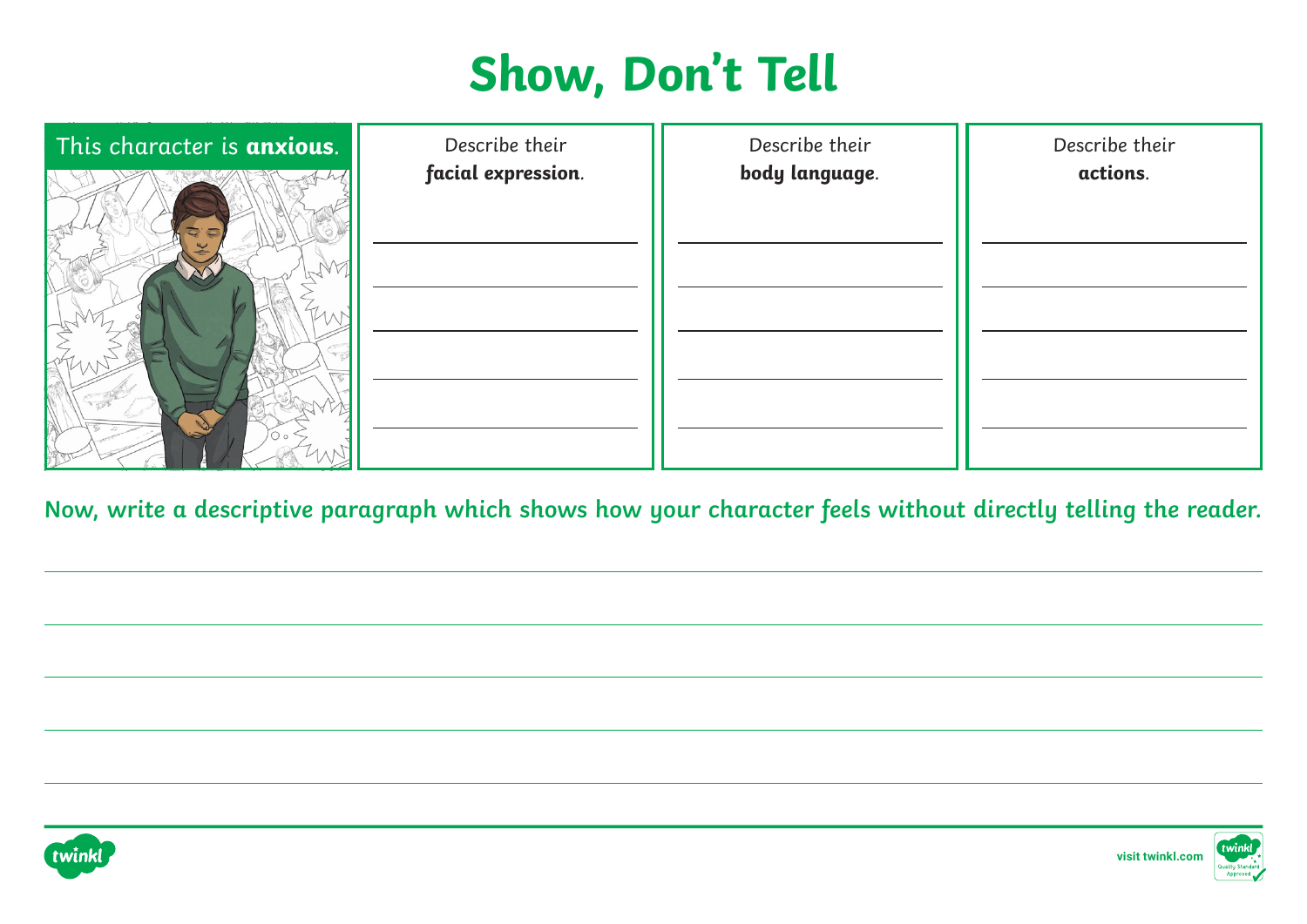| This character is restless. | Describe their     | Describe their | Describe their |
|-----------------------------|--------------------|----------------|----------------|
|                             | facial expression. | body language. | actions.       |
|                             |                    |                |                |
|                             |                    |                |                |
|                             |                    |                |                |

**Now, write a descriptive paragraph which shows how your character feels without directly telling the reader.**



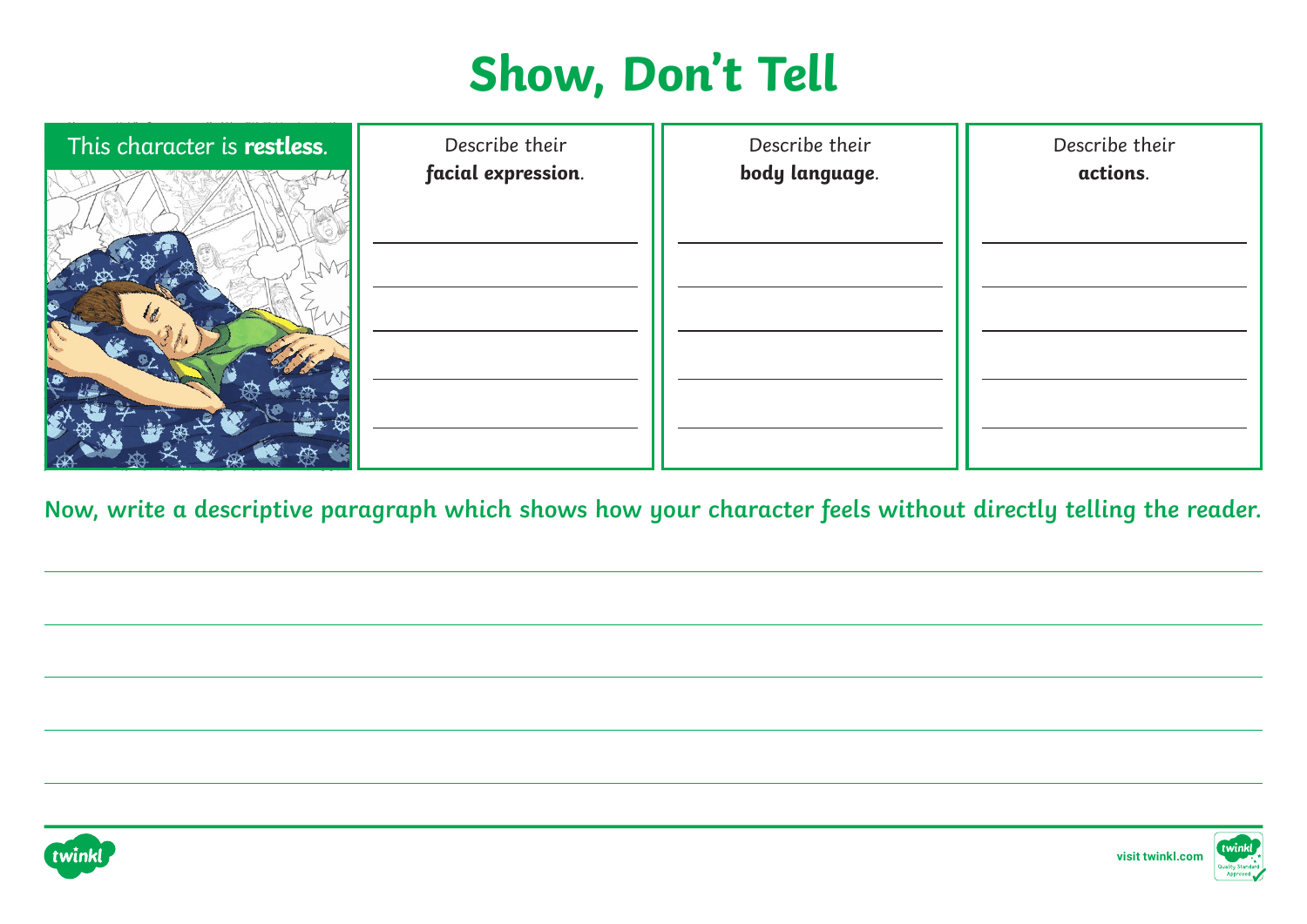| This character is overjoyed. | Describe their     | Describe their | Describe their |
|------------------------------|--------------------|----------------|----------------|
|                              | facial expression. | body language. | actions.       |
|                              |                    |                |                |
|                              |                    |                |                |
|                              |                    |                |                |
|                              |                    |                |                |
|                              |                    |                |                |
|                              |                    |                |                |

**Now, write a descriptive paragraph which shows how your character feels without directly telling the reader.**





**[visit twinkl.com](https://www.twinkl.co.uk/resource/ks2-character-description-through-dialogue-poster-beowulf-t-e-2549243)**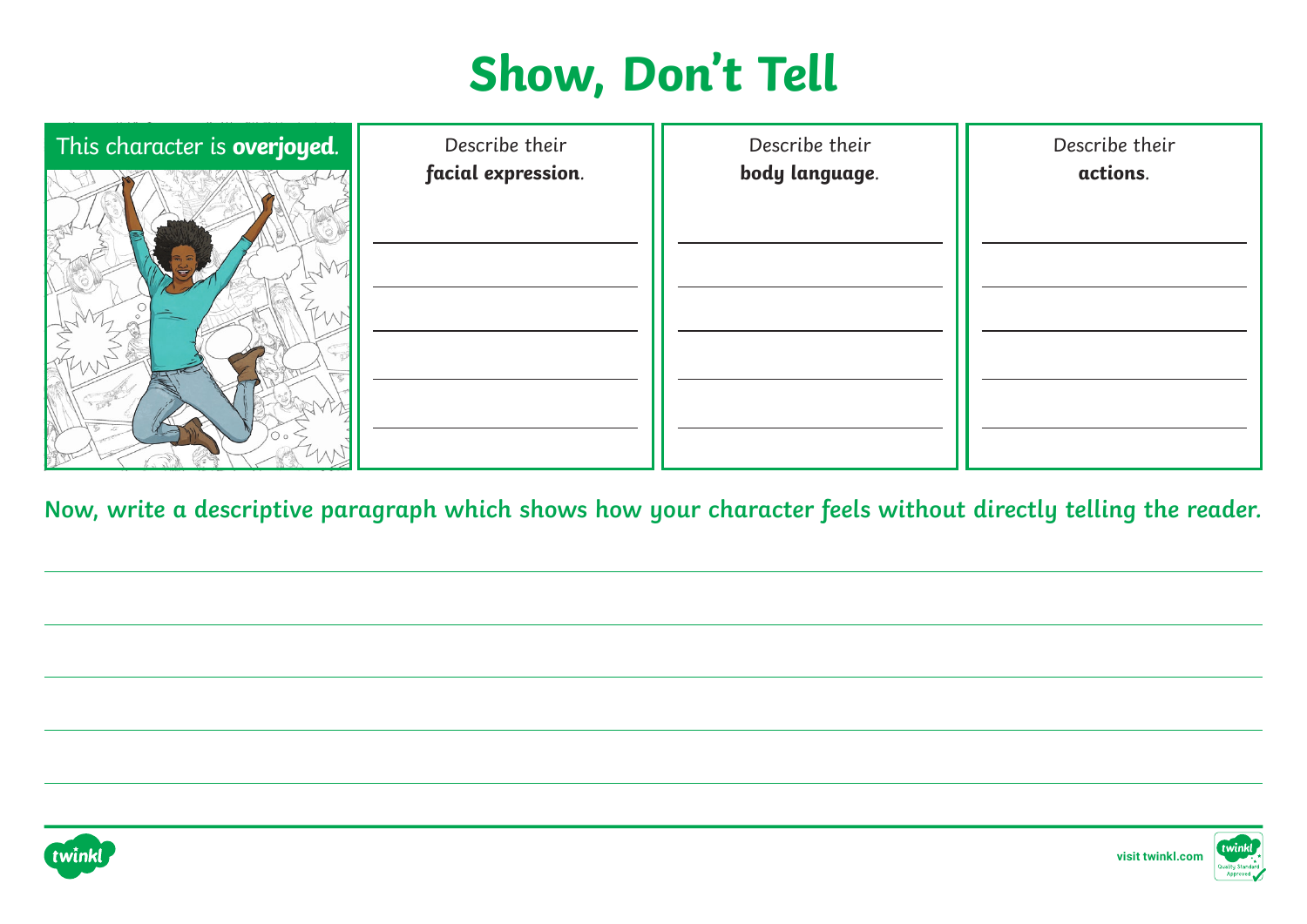| This character is in pain. | Describe their<br>facial expression. | Describe their<br>body language. | Describe their<br>actions. |
|----------------------------|--------------------------------------|----------------------------------|----------------------------|
|                            |                                      |                                  |                            |
|                            |                                      |                                  |                            |
|                            |                                      |                                  |                            |
|                            |                                      |                                  |                            |
|                            |                                      |                                  |                            |

**Now, write a descriptive paragraph which shows how your character feels without directly telling the reader.**